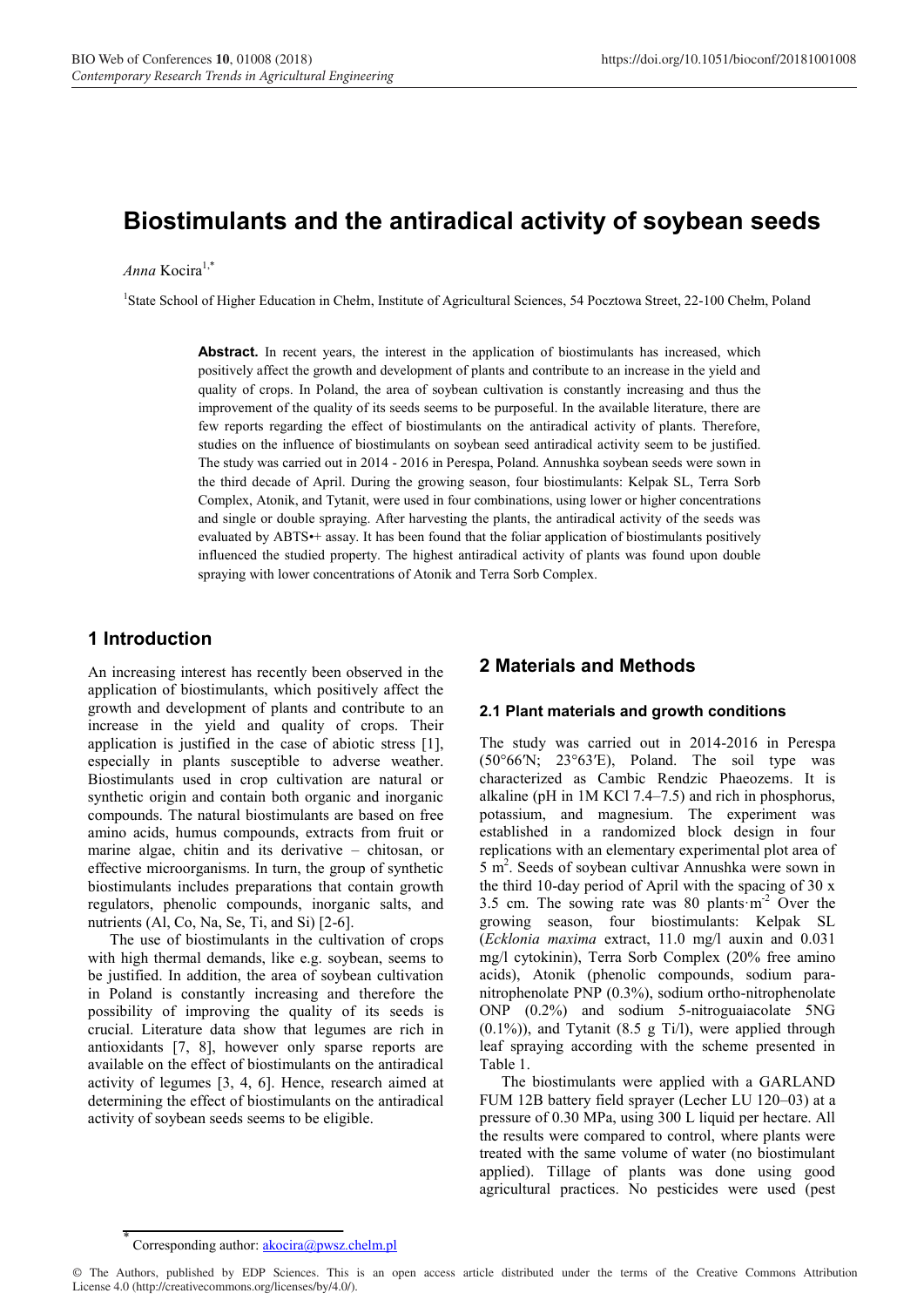number did not exceed the thresholds of harmfulness) and plants were hand weeding.

The average temperature and rainfall in the soybean growing season are shown in Table 2.

| <b>Biostimulants</b> | Number of<br>applications<br>Plant's stage             | Concentration     |  |  |
|----------------------|--------------------------------------------------------|-------------------|--|--|
|                      | single spraying<br><b>BBCH 13-15</b>                   | $0.1\%$<br>0.2%   |  |  |
| Atonik               | double spraying<br><b>BBCH 13-15</b><br><b>BBCH 61</b> | 0.1%<br>$0.2\%$   |  |  |
|                      | single spraying<br><b>BBCH 13-15</b>                   | $0.07\%$<br>0.13% |  |  |
| Tytanit              | double spraying<br><b>BBCH 13-15</b><br><b>BBCH 61</b> | $0.07\%$<br>0.13% |  |  |
|                      | single spraying<br><b>BBCH 13-15</b>                   | $0.7\%$<br>$1\%$  |  |  |
| Kelpak SL            | double spraying<br><b>BBCH 13-15</b><br><b>BBCH 61</b> | $0.7\%$<br>$1\%$  |  |  |
| Terra Sorb           | single spraying<br><b>BBCH 13-15</b>                   | $0.3\%$<br>0.5%   |  |  |
| Complex              | double spraying<br><b>BBCH 13-15</b><br><b>BBCH 61</b> | 0.3%<br>$0.5\%$   |  |  |

**Table 1.** Scheme of biostimulants application.

**Table 2.** Temperature (T) and precipitation during the soybean growing season 2014-2016.

|        | Year                         |               |                              |              |                              |               | Average                   |               |
|--------|------------------------------|---------------|------------------------------|--------------|------------------------------|---------------|---------------------------|---------------|
|        | 2014                         |               | 2015                         |              | 2016                         |               | from<br>$2002$ to<br>2013 |               |
| Month  | $T(^{\circ}C)$<br>min<br>max | Rainfall (mm) | $T(^{\circ}C)$<br>min<br>max | Rainfall (mm | $T(^{\circ}C)$<br>min<br>max | Rainfall (mm) | $T$<br>(°C)               | Rainfall (mm) |
| April  | 9.4<br>$-6.0$<br>22.7        | 36.5          | 8.2<br>$-1.7$<br>24.3        | 30.1         | 9.2<br>$-1.2$<br>22.6        | 68.4          | 8.5                       | 41.2          |
| May    | 13.7<br>0.5<br>27.7          | 208.3         | 12.7<br>1.5<br>24.9          | 108.6        | 13.8<br>2.6<br>26.7          | 61.3          | 12.7                      | 63.4          |
| June   | 16.1<br>6.7<br>28.9          | 67.1          | 17.4<br>6.6<br>30.5          | 14.1         | 18.1<br>4.2<br>31.5          | 97.1          | 17.7                      | 68.6          |
| July   | 20.3<br>10.0<br>31.0         | 104.2         | 19.6<br>8.4<br>33.4          | 59.2         | 19.5<br>8.8<br>31.2          | 107.6         | 18.9                      | <b>19.1</b>   |
| August | 18.2<br>6.3<br>34.0          | 115.4         | 21.6<br>5.6<br>35.5          | 23.4         | 18.2<br>7.1<br>30.7          | 95.3          | 19.4                      | 71.8          |

| September         | 13.7<br>3.7<br>25.8 | 89       | 15.1<br>4.2<br>34.5 | ७<br>37     | 15.2<br>1.6<br>28.7 | $\sim$<br>⊣ | 14.  | 3   |
|-------------------|---------------------|----------|---------------------|-------------|---------------------|-------------|------|-----|
| Average/<br>Total | 15.1                | ⌒<br>620 | 15.8                | 3<br>$\sim$ | 17.1                | o           | 15.2 | 393 |

#### **2.2 Determination of the antiradical activity**

After the harvest, seeds were dried, ground in a laboratory grinder, and sieved (mesh size 0.310 mm). Flour was stored at a temperature of -20°C until analyzed. The antiradical activity of soybean seeds against ABTS•+ was determined using an acetone extract prepared acc. to a modified method by Kumar et al. [9]. Ground soybean seeds (100 g) were weighed into a conical flask with a ground glass stopper, poured with 2 mL of 70% acetone, and shaken at a room temperature of 2 h. Next, the samples were centrifuged at the speed of 10,000 x g and temperature of 20°C for 15 min. The supernatant was collected and stored in the dark at a temperature of -50°C until analyzed.

#### *2.2.1 Determination of the antiradical activity against ABTS •+cation radical*

The antiradical activity was determined according to the method developed by Re et al. [10]. ABTS (diammonium 2,2'-azino-bis(3-ethylbenzothiazoline-6 sulphonic acid) was dissolved in distilled water until it has reached the concentration of 7mM. The ABTS•+ cation radical was obtained as a result of ABTS reaction with 2.45 mM potassium persulfate (K2S2O8). The reaction mixture was incubated at a room temperature for 12 h. The ABTS•+ solution was diluted with distilled water until its absorbance of  $0.700$  ( $\pm$ 0.02) has reached at the wavelength of  $\lambda = 734$ . Determination of the antiradical activity consisted in the measurement of absorbance decrease during ABTS•+ cation radical reduction under the influence of antioxidants contained in the analyzed extracts, resulting in the formation of a colorless ABTS. To this end, 250 µL of the ABTS•+ solution were added to  $5 \mu L$  of the extract, and the mixture was thoroughly mixed. Absorbance of the resultant solution was measured after 2h at the wavelength of  $\lambda = 734$ , using an EPOCH 2 microplate reader (BioTek, USA). The antiradical activity was expressed as Trolox equivalent (TE) w mg/g d.m.

#### **2.2 Statistical analysis**

Data on the antiradical activity of soybean seeds from four replicates of each combination were subjected to the statistical analysis. The Shapiro-Wilk test was performed for the normal distribution of data. The results were analyzed using one-way analysis of variance, ANOVA. The significance of differences between evaluated mean values was estimated by means of Turkey's test intervals of confidence at a significance level of  $p < 0.05$ . The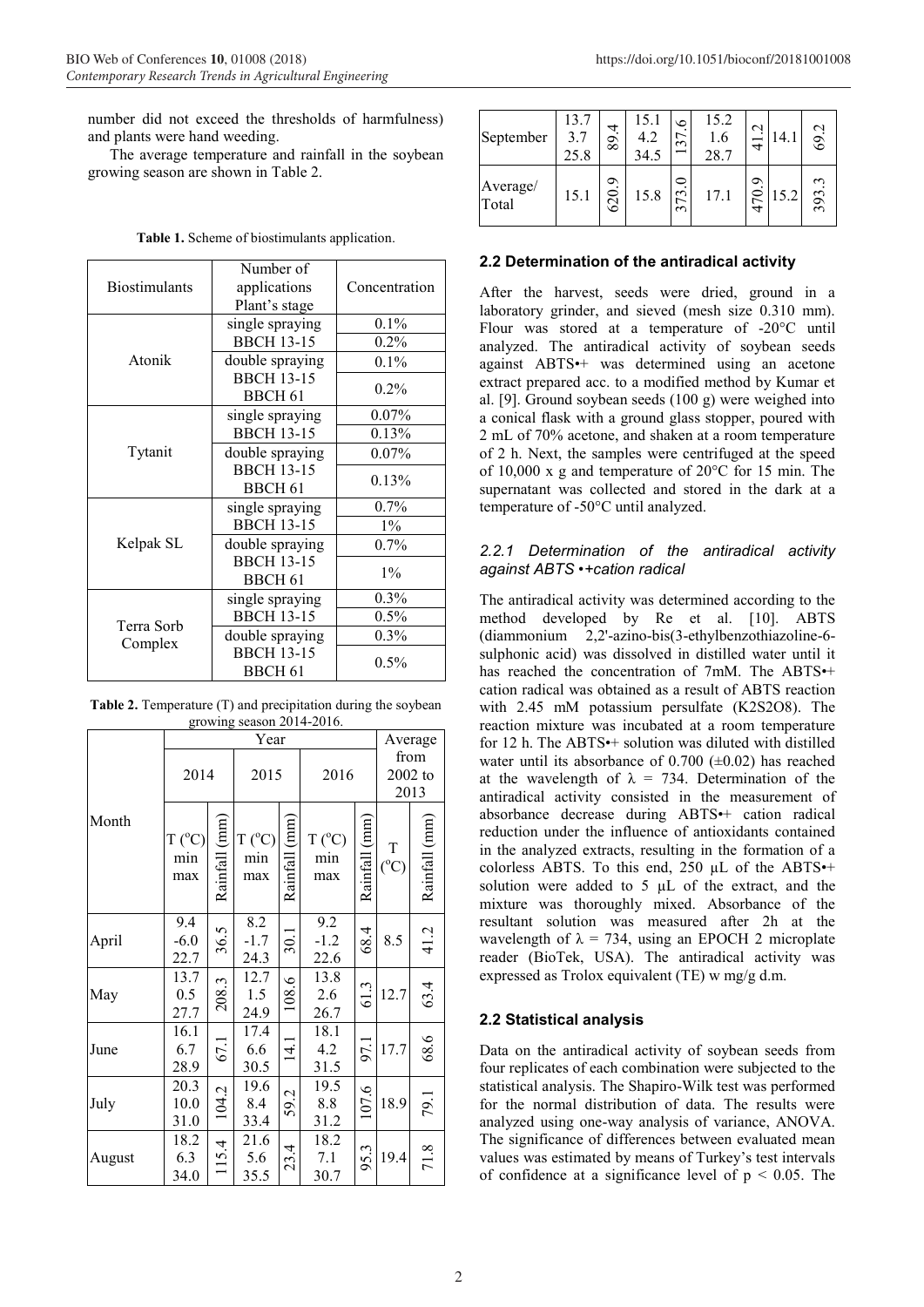statistical analysis was performed with Statistica 12 (StatSoft, Inc.).

# **3 Results and Discussion**

The study showed that foliar application of biostimulants were beneficially affected the antiradical activity of soybean seeds (Table 3). It was found that foliar application of Terra Sorb Complex in 2014, Atonik and Tytanit in 2015 or Kelpak SL in 2016 increased this property.

**Table 3.** Change in the antiradical activity of soybean cv. Annushka affected by the application of biostimulants (mg/g d.m.).

|      | Control        | Application<br>(B) | Biostimulant (A) |         |              |                          |        |  |  |  |
|------|----------------|--------------------|------------------|---------|--------------|--------------------------|--------|--|--|--|
| Year |                |                    | Atonik           | Tytanit | Kelpak<br>SL | Terra<br>Sorb<br>Somplex | Mean   |  |  |  |
| 2014 | $\frac{6}{36}$ | B1                 | 5.60 ab          | 5.57a   | 5.54a        | 5.56a                    | 5.57A  |  |  |  |
|      |                | B <sub>2</sub>     | 5.69c            | 5.68bc  | 5.72c        | 5.74c                    | 5.71C  |  |  |  |
|      |                |                    | 5.74c            | 5.75c   | 5.73c        | 5.68bc                   | 5.72C  |  |  |  |
|      |                |                    | 5.57a            | 5.69c   | 5.52a        | 5.72c                    | 5.63B  |  |  |  |
|      |                | Mean               | 5.65AB           | 5.67AB  | 5.63A        | 5.68B                    | 5.66   |  |  |  |
|      | ಕಿ<br>5.18     | B1                 | 5.19de           | 5.30ef  | 5.25e        | 5.02abc                  | 5.19C  |  |  |  |
|      |                | B <sub>2</sub>     | 5.41f            | 5.13cd  | 4.93a        | 5.10bcd                  | 5.14AB |  |  |  |
| 2015 |                | B <sub>3</sub>     | 5.12cd           | 5.21de  | 4.96ab       | 5.07bc                   | 5.09A  |  |  |  |
|      |                | <b>B4</b>          | 5.25e            | 5.27e   | 5.00ab       | 5.06bc                   | 5.14AB |  |  |  |
|      |                | Mean               | 5.24B            | 5.23B   | 5.04A        | 5.06A                    | 5.14   |  |  |  |
| 2016 | ಕೆ<br>5.38     | B1                 | 5.50cd           | 5.48bcd | 5.48bcd      | 5.53de                   | 5.50AB |  |  |  |
|      |                | B <sub>2</sub>     | 5.41abc          | 5.44abc | 5.66f        | 5.67f                    | 5.54B  |  |  |  |
|      |                | B <sub>3</sub>     | 5.42abc          | 5.40abc | 5.63ef       | 5.49cd                   | 5.48A  |  |  |  |
|      |                | B4                 | 5.40abc 5.35a    |         | 5.63ef       | 5.48bcd                  | 5.46A  |  |  |  |
|      |                | Mean               | 5.43A            | 5.42A   | 5.60C        | 5.54B                    | 5.50   |  |  |  |

Abbreviations: B1- single spraying with low concentration of biostimulant; B2- double spraying with low concentration of biostimulant; B3 - single spraying with high concentration of biostimulant; B2- double spraying with high concentration of biostimulant. Different letters within the same year denote significant differences between the treatments at  $p<0.05$ .

Considering the modes of biostimulants application, the best effects were achieved after double plant spraying with the lower concentration of the preparations in 2014 and 2016, when the antiradical activity of the seeds increased by 1.1 - 3.0% compared to the control seeds (Table 3). However, single spraying with the lower concentration of biostimulants in 2015 increased this property and gave a similar results as control. Both the double spraying with Atonik, Kelpak SL and Terra Sorb Complex in the lower concentration and Tytanit, Terra Sorb Complex in the higher concentration as well as single spraying with Atonik, Tytanit and Kelpak SL in the lower concentration increased the antiradical activity of soybean seeds in 2014. Also the best effect on this property had the double spraying with Atonik in the lower concentration in 2015 and the same mode of Kelpak SL and Terra Sorb Complex application in 2016.

It was no significant effect of the foliar application of the biostimulants on the antiradical activity of soybean seeds (means for 2014-2016) (Figure 1). However the plants double sprayed with Atonik and Terra Sorb Complex in the lower concentrations achieved the same and, simultaneously, the highest antiradical activity of the seeds. Single spraying with Atonik, regardless of its concentration, caused a similar antiradical activity of the seeds, but double spraying with this biostimulant in the higher concentration reduced it. Of all tested combinations, the lowest antiradical activity was noted upon single spraying with Terra Sorb Complex in the lower concentration. In turn, the higher concentration of this biostimulant increased the activity, however differences in the antiradical activity between the single and double sprayed plants were negligible. Plants single sprayed with Tytanit responded with an enhanced antiradical activity compared to the double sprayed plants, but still the highest value of the activity was obtained upon double application of the biostimulant in the lower concentration. Both the single spraying with Kelpak SL in both concentrations as well as double spraying with this biostimulant in the lower concentration had a positive effect on the antiradical activity of soybean seeds compared to the double spraying with Kelpak SL in the higher concentration.

The control plants were characterized by a lower antiradical activity which was, however, higher than that achieved upon single spraying with Terra Sorb Complex in the lower concentration and upon double spraying with Kelpak SL in the higher concentration. In addition, the single spraying of the plants with biostimulants in the higher concentrations resulted in a smaller scatter of results.

The positive effect of biostimulants on the quality of legume seeds was confirmed in earlier studies. Kocira et al. [3] demonstrated double application of Kelpak SL, in both lower and higher concentration, to significantly increase the antioxidative activity of seeds of *Phaseolus vulgaris* Toska cv. (with red seed coat) against ABTS•+. In the case of bean of Aura cv. (white seed coat), this activity was more beneficially affected by double spraying with Kelpak SL in the higher concentration. Single application of a biostimulant based on nitrophenolic compounds (Atonik) in the lower concentration had a positive effect upon antiradical activity (ABTS) of Aura cv. common bean seeds, causing a significant increase in the activity (by 64%). In turn, common bean of Toska cv. was more positively responding to the single spraying with Atonik in the higher concentration; the antiradical activity of its seeds increased by 9%, though differences were statistically insignificant [4]. A 5-6% increase in the antioxidative activity of seeds of common bean of Toska cv. was also obtained upon the application of an organic growth stimulant Nano-Gro, regardless of the form of its application [6].